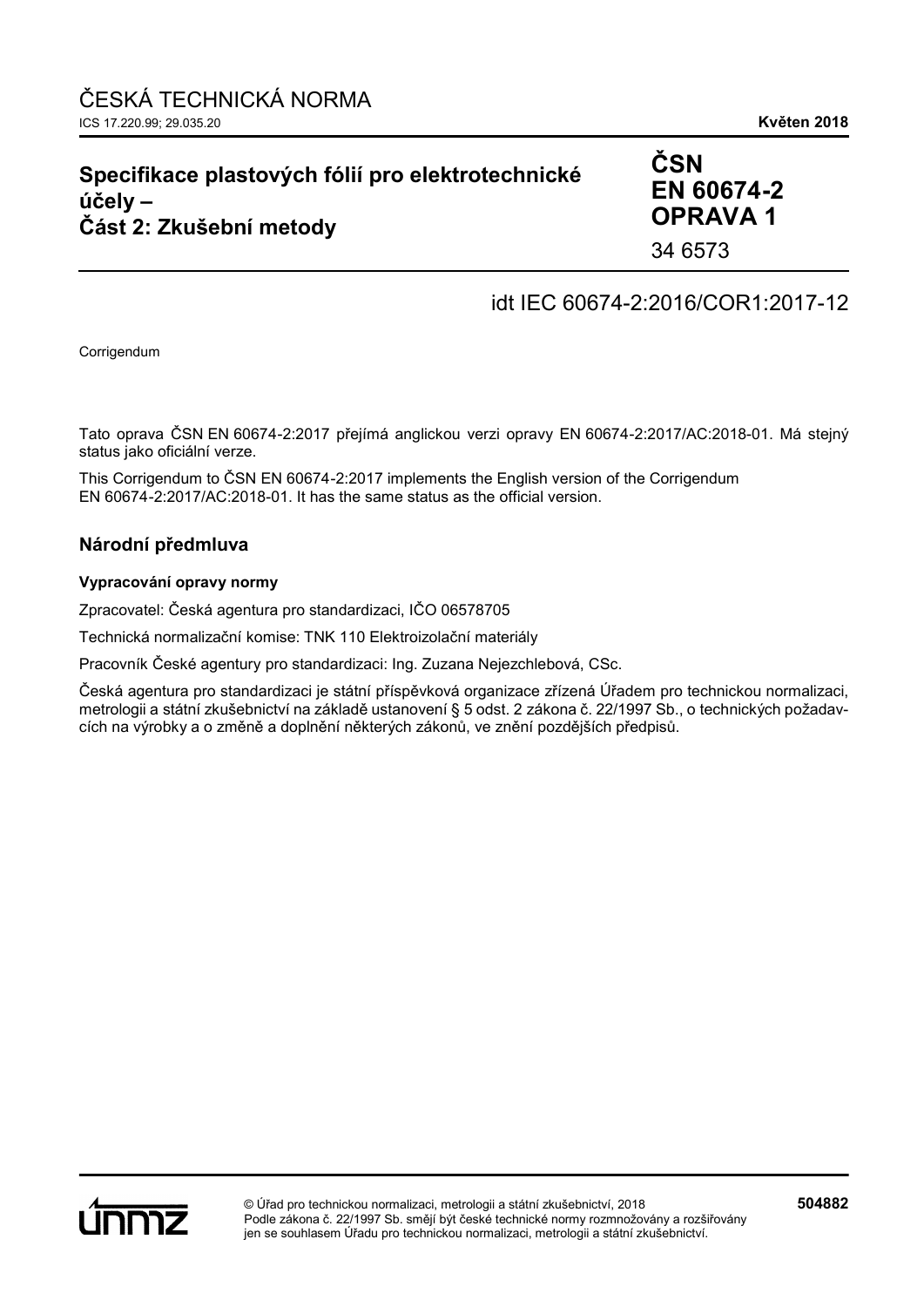ČSN EN 60674-2/Opr. 1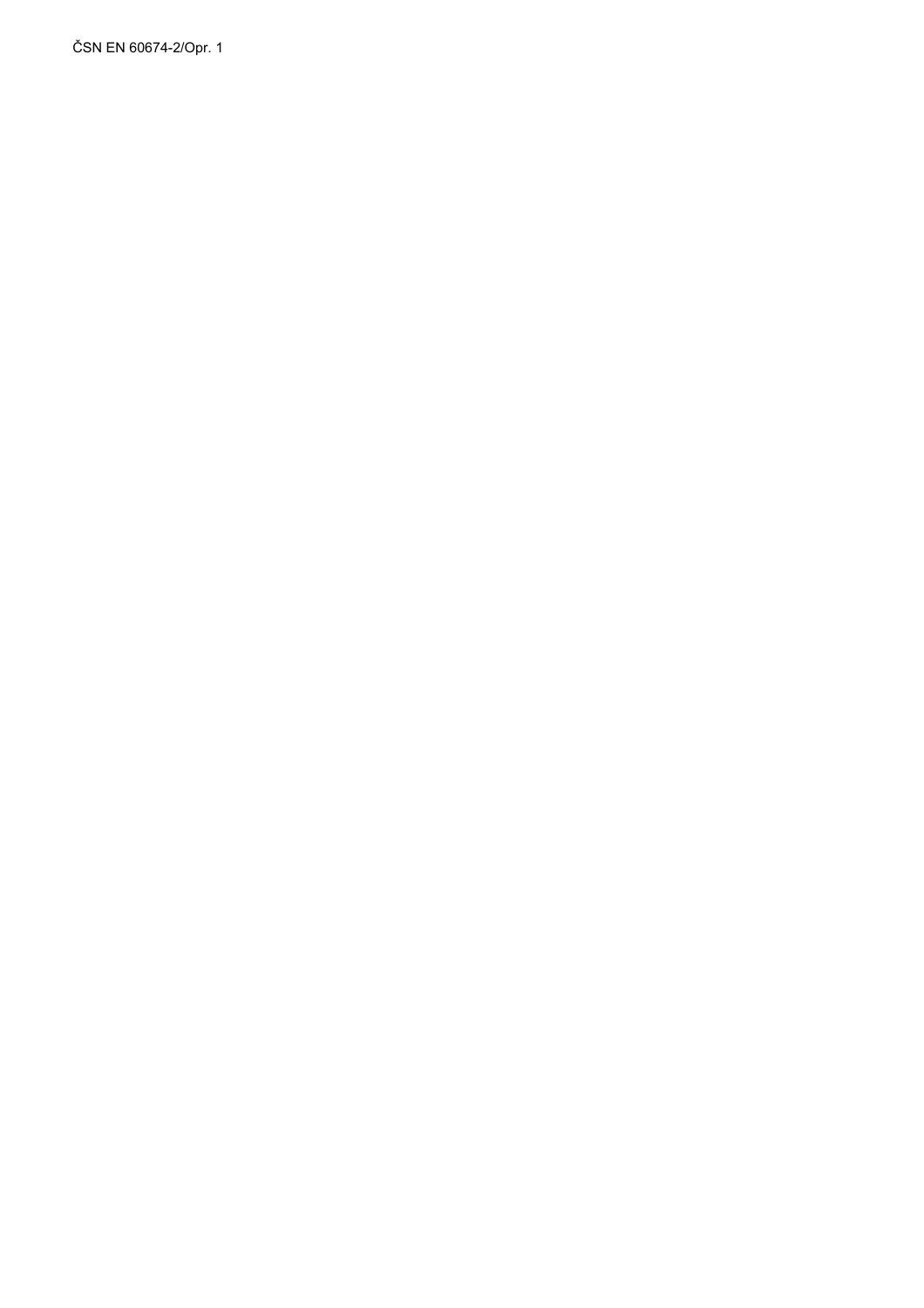# ČSN EN 60674-2/Opr. 1

# EUROPEAN STANDARD NORME EUROPÉENNE EUROPÄISCHE NORM



January 2018

ICS 29.035.20; 17.220.99

English Version

# Specification for plastic films for electrical purposes - Part 2: Methods of test (IEC 60674-2:2016/COR1:2017)

Spécification pour les films en matière plastique à usages électriques - Partie 2: Méthodes d'essai (IEC 60674-2:2016/COR1:2017)

 Bestimmung für Isolierfolien für elektrotechnische Zwecke - Teil 2: Prüfverfahren (IEC 60674-2:2016/COR1:2017)

This corrigendum becomes effective on 19 January 2018 for incorporation in the English language version of the EN.



European Committee for Electrotechnical Standardization Comité Européen de Normalisation Electrotechnique Europäisches Komitee für Elektrotechnische Normung

**CEN-CENELEC Management Centre: Rue de la Science 23, B-1040 Brussels** 

© 2018 CENELEC All rights of exploitation in any form and by any means reserved worldwide for CENELEC Members.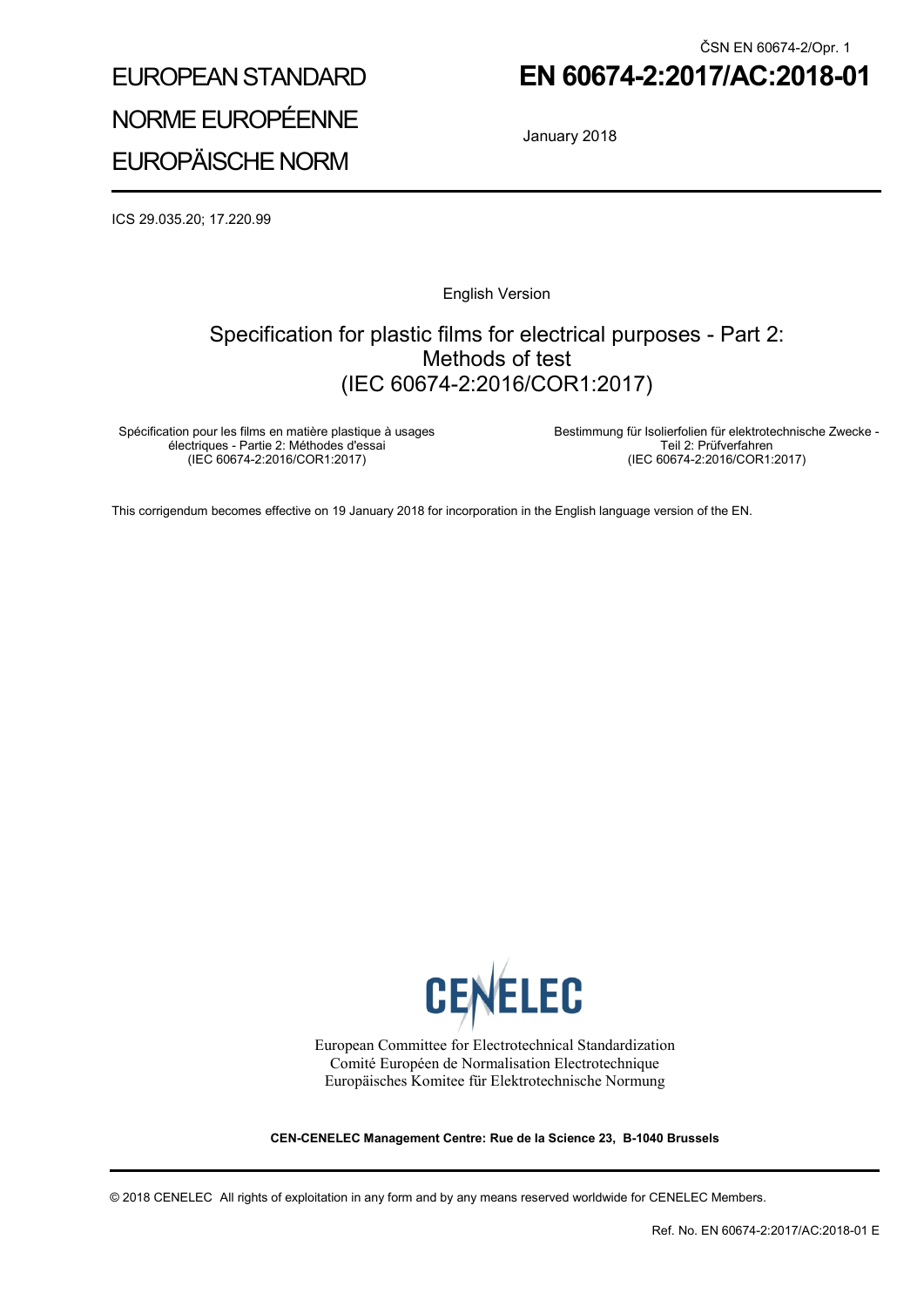EN 60674-2:2017/AC:2018-01

ČSN EN 60674-2/Opr. 1

# **Endorsement notice**

The text of the corrigendum IEC 60674-2:2016/COR1:2017 was approved by CENELEC as EN 60674-2:2017/AC:2018-01 without any modification.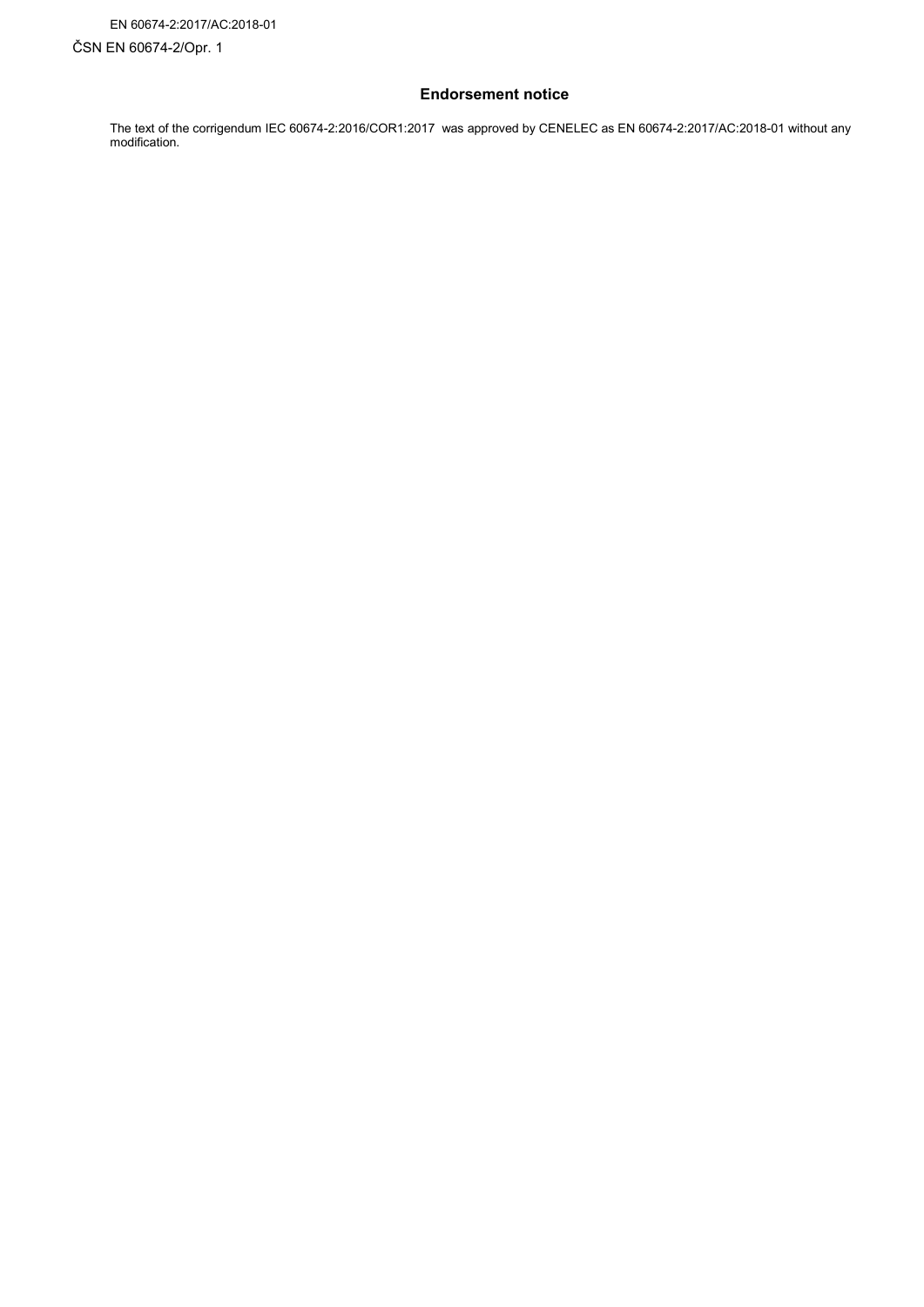IEC 60674-2:2016/COR1:2017 – 1 – © IEC 2017

# INTERNATIONAL ELECTROTECHNICAL COMMISSION

\_\_\_\_\_\_\_\_\_\_\_\_

#### **IEC 60674-2 Edition 2.0 2016-11**

**SPECIFICATION FOR PLASTIC FILMS FOR ELECTRICAL PURPOSES –** 

**Part 2: Methods of test**

# **CORRIGENDUM 1**

#### **CONTENTS**

*Insert the following title of subclause:*

4.2.3 Measurement by a multi-layer of sheets

# **4.2.2.4 Measurement by a multi-layer of sheets**

*Replace the existing title with the following:* 

*4.2.3 Measurement by a multi-layer of sheets*

# **32.3.1 Water absorption of material as-received**

*Replace the first sentence of the second paragraph by the following:*

These pieces are placed in an atmosphere of 93  $% \pm 2$  % RH for a period of time to be specified in IEC 60674-3 (all parts) and selected from Table 2 of IEC 60212:2010.

#### **32.3.2 Water absorption of dry material**

*Replace the first sentence of the second paragraph by the following:*

These pieces are placed in an atmosphere of  $93\% \pm 2\%$  RH for a period of time to be specified in IEC 60674-3 (all parts) and selected from Table 2 of IEC 60212:2010.